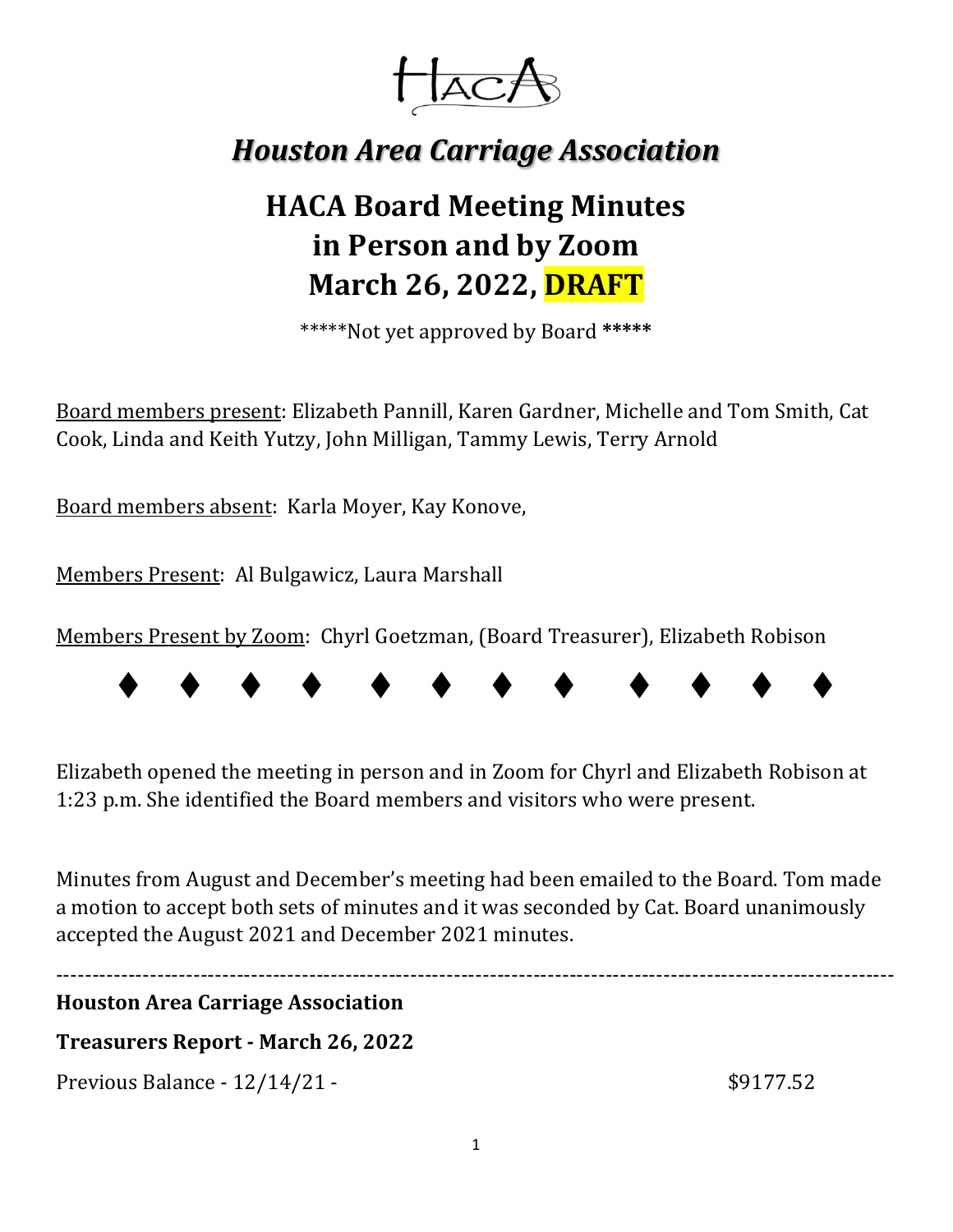| Deposit - 3/24/22 - PayPal transfer - membership                 | \$114.83   |
|------------------------------------------------------------------|------------|
| Deposit - $3/01/22$ - membership                                 | \$40.00    |
| Deposit - $2/15/22$ - membership                                 | \$80.00    |
| Credit - 2/14/22 - Person to person payment –                    |            |
| American Driving Society Yearly membership                       | \$60.00    |
| Deposit - 2/10/22 - PayPal transfer - Membership                 | \$218.52   |
| Deposit - 2/7/22 - Membership                                    | \$120.00   |
| Check - 1/19/22- refund liability charge to member               | \$38.00    |
| Deposit - $1/13/22$                                              | \$338.00   |
| <b>New Balance - 3/26/22</b>                                     | \$9.990.37 |
| Submitted - 3/26/2022                                            |            |
| Chyrl Goetzman<br>Treasurer<br>Houston Area Carriage Association |            |

Chyrl reported that HACA no longer has Director and Officers Insurance coverage; it expired in March. She also noted that the renewal of our general liability insurance will be due in August. Chyrl reported that there are no accounts due for payment at this time.

Cat made a motion to accept Treasurer's report and Tom seconded. Board accepted Treasurer's Report unanimously.

# **Proposals for Re‐structuring HACA**

Elizabeth began a discussion of two versions of proposed by laws to help guide the HACA members to a new club structure. Tom reported that the Committee had simplified the former HACA By-Laws. Chyrl sent a proposal to Elizabeth about re-organizing club. Elizabeth opened a discussion about the proposals.

Tom reported on the Committee proposal and said decisions would be made by quorum at meetings. The Officers or Directors status would be the same as currently. There would still be four officers. There would also be 2 Managers for Membership and club Email and Media.

Chyrl discussed her proposal. She said it would be a simple committee model; committee members elected by members. There would be the same number of officers as current.